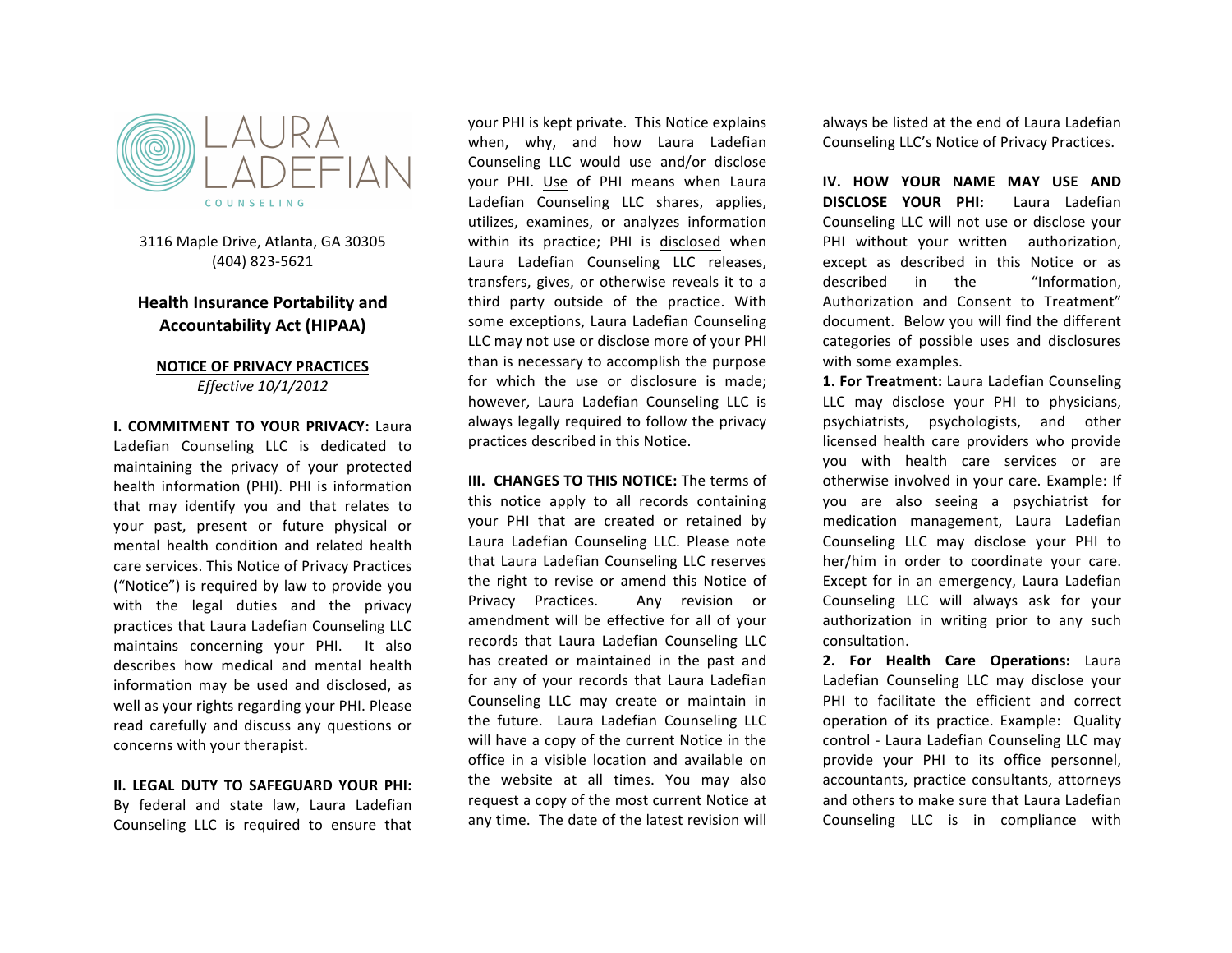applicable practices and laws. It is Laura Ladefian Counseling LLC's practice to conceal all client names in such an event and maintain confidentiality. However, there is still a possibility that your PHI may be audited for such purposes.

**3. To Obtain Payment for Treatment: Laura** Ladefian Counseling LLC may use and disclose your PHI to bill and collect payment for the treatment and services Laura Ladefian Counseling LLC provided you. Example: Laura Ladefian Counseling LLC might send your PHI to your insurance company or managed health care plan, in order to get payment for the health care services that have been provided to you. Laura Ladefian Counseling LLC could also provide your PHI to billing companies, claims processing companies, and others that process health care claims for Laura Ladefian Counseling LLC's office if either you or your insurance carrier are not able to stay current with your account. In this latter instance, Laura Ladefian Counseling LLC will always do its best to reconcile this with you first prior to involving any outside agency.

**4. Employees and Business Associates:**  There may be instances where services are provided to Laura Ladefian Counseling LLC by an employee or through contracts with third-party "business associates." Whenever an employee or business associate arrangement involves the use or disclosure of your PHI, Laura Ladefian Counseling LLC will have a written contract that requires the employee or business associate to maintain

the same high standards of safeguarding your privacy that is required of Laura Ladefian Counseling LLC.

**Note:** Georgia and Federal law provides additional protection for certain types of health information, including alcohol or **drug abuse, mental health and AIDS/HIV,** and may limit whether and how Laura Ladefian Counseling LLC may disclose information about you to others.

### **V. USE AND DISCLOSURE OF YOUR PHI IN CERTAIN SPECIAL CIRCUMSTANCES – Laura Ladefian Counseling LLC may use and/or**  disclose your PHI without your consent or authorization for the following reasons:

- 1. Law Enforcement: Subject to certain conditions, Laura Ladefian Counseling LLC may disclose your PHI when required by federal, state, or local law; judicial, board, or administrative proceedings; or, law enforcement. Example: Laura Ladefian Counseling LLC may make a disclosure to the appropriate officials when a law requires Laura Ladefian Counseling LLC to report information to government agencies, law enforcement personnel and/or in an administrative proceeding.
- **2.** Lawsuits and Disputes: Laura Ladefian Counseling LLC may disclose information about you to respond to a court or administrative order or a search warrant. Laura Ladefian Counseling LLC may also disclose information if an

arbitrator or arbitration panel compels disclosure, when arbitration is lawfully requested by either party, pursuant to subpoena *duces* tectum (e.g., a subpoena for mental health records) or any other provision authorizing disclosure in a proceeding before an arbitrator or arbitration panel. Laura Ladefian Counseling LLC will only do this if efforts have been made to tell you about the request and you have been provided an opportunity to object or to obtain an appropriate court order protecting the information requested.

- **3. Public Health Risks:** Laura Ladefian Counseling LLC may disclose your PHI to public health or legal authorities charged with preventing or controlling disease, injury, disability, to report births and deaths, and to notify persons who may have been exposed to a disease or at risk for getting or spreading a disease or condition.
- **4. Food and Drug Administration (FDA):** Laura Ladefian Counseling LLC may disclose to the FDA, or persons under the jurisdiction of the FDA, PHI relative to adverse events with respect to drugs, foods, supplements, products and product defects, or post marketing surveillance information to enable product recalls, repairs, or replacement.
- **5. Serious Threat to Health or Safety:** Laura Ladefian Counseling LLC may disclose your PHI if you are in such mental or emotional condition as to be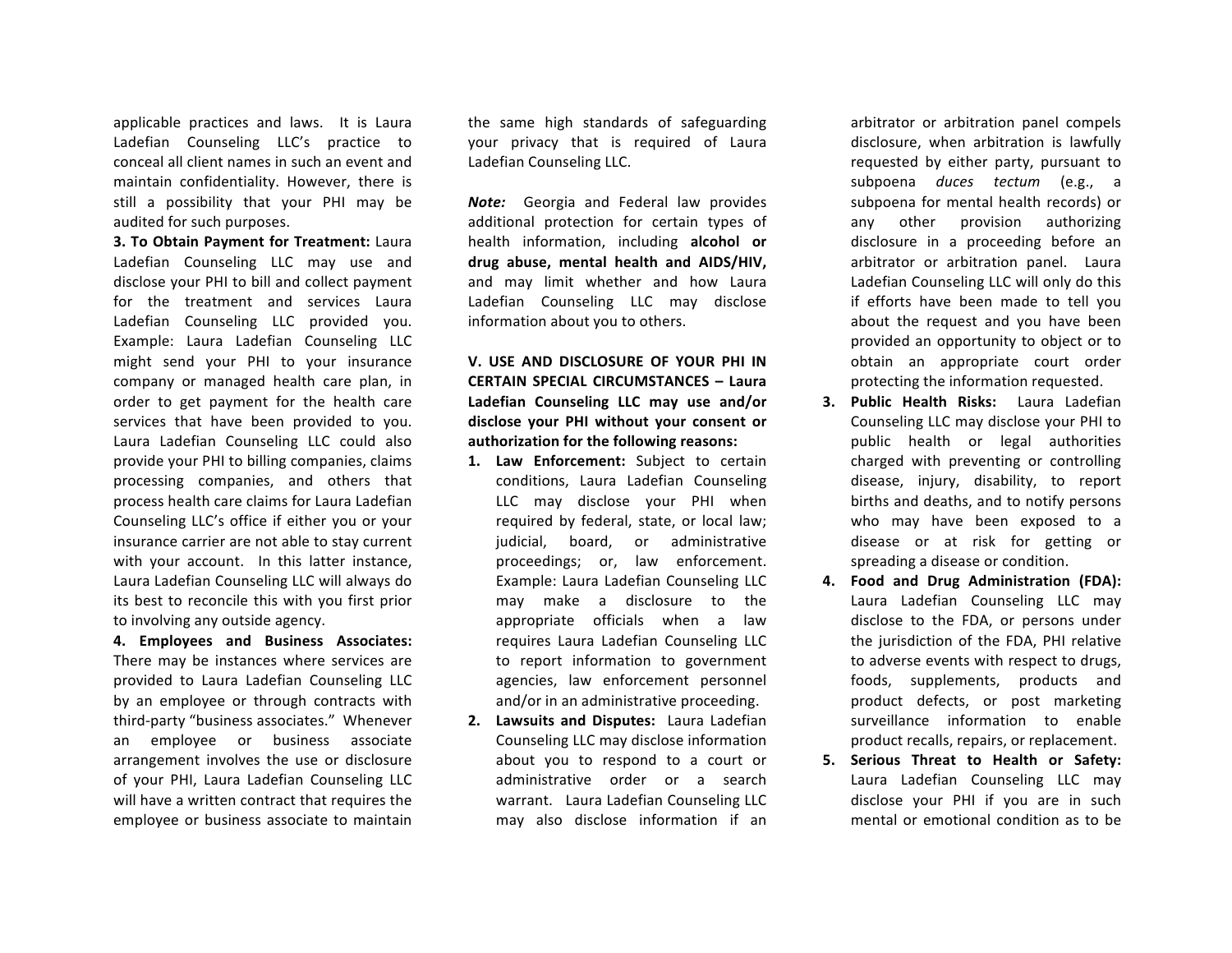dangerous to yourself or the person or property of others, and if Laura Ladefian Counseling LLC determines in good faith that disclosure is necessary to prevent the threatened danger. Under these circumstances, Laura Ladefian Counseling LLC may provide PHI to law enforcement personnel or other persons able to prevent or mitigate such a serious threat to the health or safety of a person or the public.

- **6.** Minors: If you are a minor (under 18 years of age), Laura Ladefian Counseling LLC may be compelled to release certain types of information to your parents or guardian in accordance with applicable law.
- **7.** Abuse and Neglect: Laura Ladefian Counseling LLC may disclose PHI if mandated by Georgia child, elder, or dependent adult abuse and neglect reporting laws. Example: If Laura Ladefian Counseling LLC has a reasonable suspicion of child abuse or neglect, Laura Ladefian Counseling LLC will report this to the Georgia Department of Child and Family Services.
- **8. Coroners, Medical Examiners, and Funeral Directors:** Laura Ladefian Counseling LLC may release PHI about you to a coroner or medical examiner. This may be necessary, for example, to identify a deceased person, determine the cause of death or other duties as authorized by law. Laura Ladefian

Counseling LLC may also disclose PHI to funeral directors, consistent with applicable law, to carry out their duties.

- 9. **Communications with Family, Friends,** or Others: Laura Ladefian Counseling LLC may release your PHI to the person you named in your Durable Power of Attorney for Health Care (if you have one), to a friend or family member who is your personal representative (i.e., empowered under state or other law to make health-related decisions for you). or any other person you identify, relevant to that person's involvement in your care or payment related to your care. In addition, Laura Ladefian Counseling LLC may disclose your PHI to an entity assisting in disaster relief efforts so that your family can be notified about your condition.
- 10. Military and Veterans: If you are a member of the armed forces, Laura Ladefian Counseling LLC may release PHI about you as required by military command authorities. Laura Ladefian Counseling LLC may also release PHI about foreign military personnel to the appropriate military authority.
- 11. National Security, Protective Services for the President, and Intelligence **Activities:** Laura Ladefian Counseling LLC may release PHI about you to authorized federal officials so they may provide protection to the President, other authorized persons, or foreign heads of state, to conduct special investigations

for intelligence, counterintelligence, and other national activities authorized by law.

- **12. Correctional Institutions:** If you are or become an inmate of a correctional institution, Laura Ladefian Counseling LLC may disclose PHI to the institution or its agents when necessary for your health or the health and safety of others
- 13. For Research Purposes: In certain limited circumstances, Laura Ladefian Counseling LLC may use information you have provided for medical/psychological research, but only with your written authorization. The only circumstance where written authorization would not be required would be if the information you have provided could be completely disguised in such a manner that you could not be identified, directly or through any identifiers linked to you. The research would also need to be approved by an institutional review board that has examined the research proposal and ascertained that the established protocols have been met to ensure the privacy of your information.
- **14. For Workers' Compensation Purposes:** Laura Ladefian Counseling LLC may provide PHI in order to comply with Workers' Compensation or similar programs established by law.
- 15. **Appointment Reminders:** Laura Ladefian Counseling LLC is permitted to contact you, without your prior authorization, to provide appointment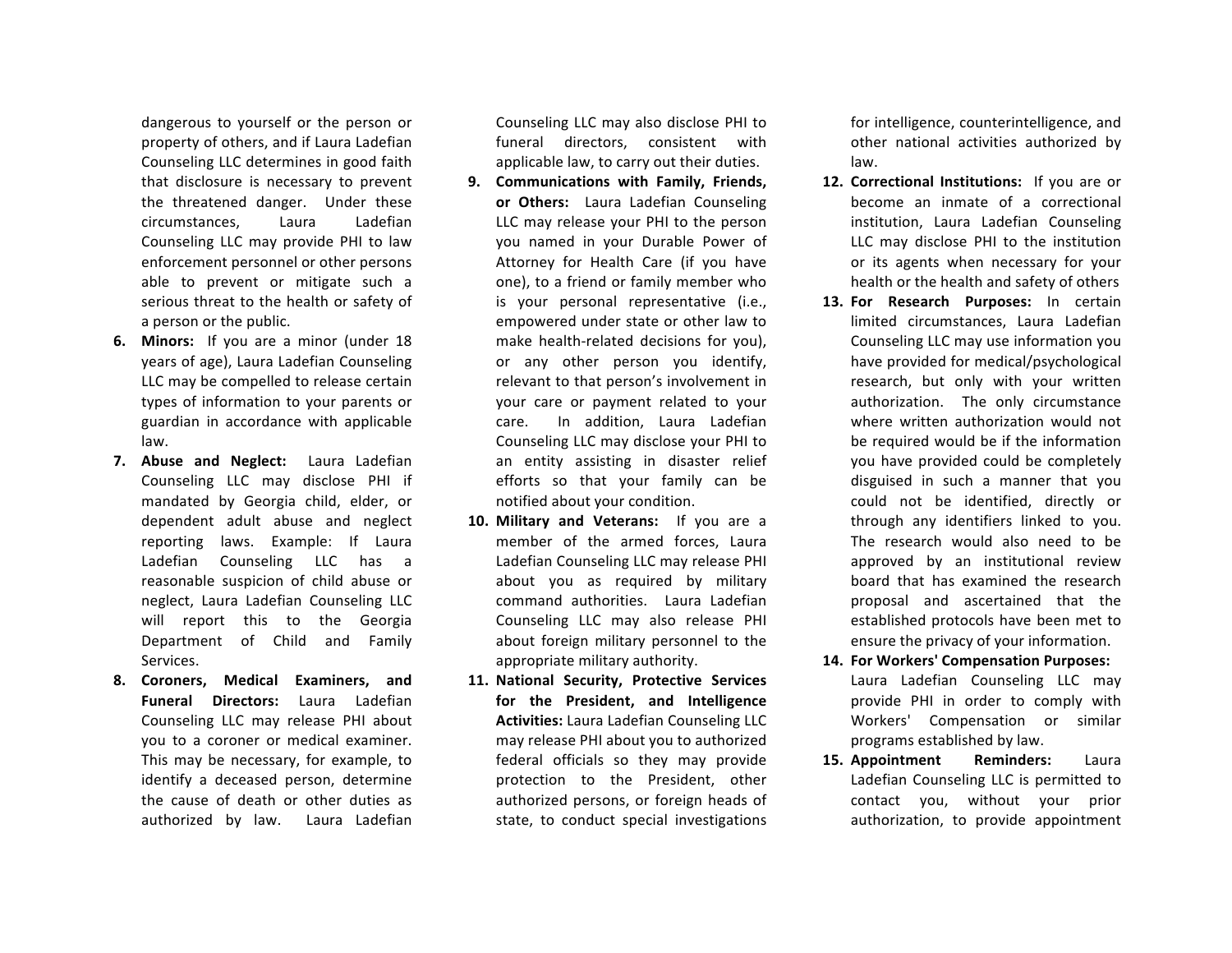reminders or information about alternative or other health-related benefits and services that you may need or that may be of interest to you.

- 16. **Health Oversight Activities:** Laura Ladefian Counseling LLC may disclose health information to a health oversight agency for activities such as audits, investigations, inspections, or licensure of facilities. These activities are necessary for the government to monitor the health care system, government programs and compliance with laws. Example: When compelled by U.S. Secretary of Health and Human Services to investigate or assess Laura Ladefian Counseling LLC compliance with HIPAA regulations.
- 17. If Disclosure is Otherwise Specifically **Required by Law.**

**VI. Other Uses and Disclosures Require Your Prior Written Authorization:** In any other situation not covered by this notice, Laura Ladefian Counseling LLC will ask for your written authorization before using or disclosing medical information about you. If you chose to authorize use or disclosure, you can later revoke that authorization by notifying Laura Ladefian Counseling LLC in writing of your decision. You understand that Laura Ladefian Counseling LLC is unable to take back any disclosures it has already made with your permission, Laura Ladefian Counseling LLC will continue to comply with laws that require certain disclosures, and

Laura Ladefian Counseling LLC is required to retain records of the care that its therapists have provided to you.

#### **VII. RIGHTS YOU HAVE REGARDING YOUR PHI:**

1. The Right to See and Get Copies of Your **PHI:** In general, you have the right to see vour PHI that is in Laura Ladefian Counseling LLC's possession, or to get copies of it; however, you must request it in writing. If Laura Ladefian Counseling LLC does not have your PHI, but knows who does, you will be advised how you can get it. You will receive a response from Laura Ladefian Counseling LLC within 30 days of receiving your written request. Under certain circumstances, Laura Ladefian Counseling LLC may feel it must deny your request, but if it does, Laura Ladefian Counseling LLC will give you, in writing, the reasons for the denial. Laura Ladefian Counseling LLC will also explain your right to have its denial reviewed. If you ask for copies of your PHI, you will be charged not more than \$.25 per page and the fees associated with supplies and postage. Laura Ladefian Counseling LLC may see fit to provide you with a summary or explanation of the PHI, but only if you agree to it, as well as to the cost, in advance.

**2. The Right to Request Limits on Uses and Disclosures of Your PHI:** You have the right to ask that Laura Ladefian Counseling LLC limit how it uses and discloses your PHI. While Laura Ladefian Counseling LLC will consider your request, it is not legally bound to agree. If Laura Ladefian Counseling LLC does agree to your request, it will put those limits in writing and abide by them except in emergency situations. You do not have the right to limit the uses and disclosures that Laura Ladefian Counseling LLC is legally required or permitted to make.

**3.** The Right to Choose How Laura Ladefian **Counseling LLC Sends Your PHI to You:** It is your right to ask that your PHI be sent to you at an alternate address (for example, sending information to your work address rather than your home address) or by an alternate method (for example, via email instead of by regular mail). Laura Ladefian Counseling LLC is obliged to agree to your request providing that it can give you the PHI, in the format you requested, without undue inconvenience.

**4. The Right to Get a List of the Disclosures.** You are entitled to a list of disclosures of your PHI that Laura Ladefian Counseling LLC has made. The list will not include uses or disclosures to which you have specifically authorized (i.e., those for treatment, payment, or health care operations, sent directly to you, or to your family; neither will the list include disclosures made for national security purposes, or to corrections or law enforcement personnel. The request must be in writing and state the time period desired for the accounting, which must be less than a 6-year period and starting after October 1, 2012.

Laura Ladefian Counseling LLC will respond to your request for an accounting of